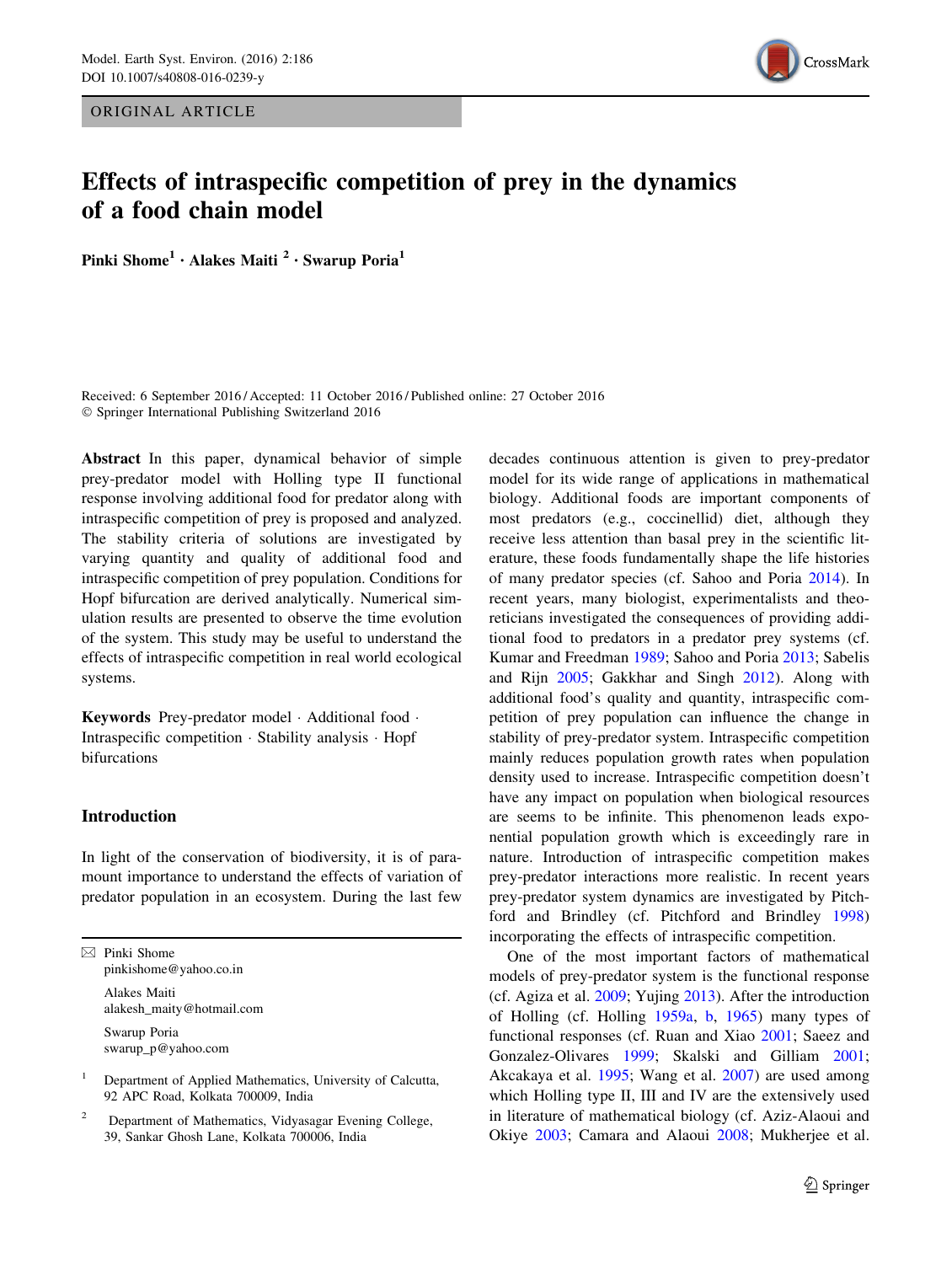<span id="page-1-0"></span>[2011;](#page-10-0) Lu and Wang [2011;](#page-10-0) Zhang et al. [2008;](#page-10-0) Agarwal and Pathak [2012;](#page-10-0) Chen et al. [2013;](#page-10-0) Zhen and Zhong [2013](#page-10-0)). The effects of the presence of additional food in the ecological system is taken into account through the modification of functional response term (cf. Sahoo and Poria [2011,](#page-10-0) [2013,](#page-10-0) [2015;](#page-10-0) Srinivasu and Prasad [2010](#page-10-0)). In real world ecology when population used to approach carrying capacity reproduction rate and survival process usually decrease due to intraspecific competition. Intraspecific competition generally occurs due to competition for searching mates, resources which can influence change in structure of species population as well as life history of species. There are many theoretical studies (cf. Pal et al. [2009;](#page-10-0) Chakraborty et al. [2015;](#page-10-0) Sabelis and Rijn [2006](#page-10-0); Sahoo and Poria [2013](#page-10-0), [2014](#page-10-0); Srinivasu and Prasad [2011](#page-10-0); Prasad et al. [2013\)](#page-10-0) incorporating additional food to predator only assuming logistic growth of prey. However, none of the model has investigated the effects of variation of growth rate of prey population due to different kind of intra-specific competitions among prey populations. These facts motivate us to investigate the effects of variation of growth rate of prey population in a predator prey system in presence of additional food for predator in this paper. In particular we consider the  $\theta$  logistic growth of prey population and study the effect of variation of  $\theta$  (cf. Ross [2009\)](#page-10-0). Notice that for  $\theta = 1$  we have the usual logistic growth rate of prey which was used in the previous investigations made by Srinivasu (cf. Srinivasu et al. [2007\)](#page-10-0).

The section wise split of the paper are the following. In "Model", the model is discussed and in "Analysis of [model](#page-2-0)" the stability of the model is analyzed. In "[Simu](#page-5-0)[lation results'](#page-5-0)' simulation results of the paper are discussed and in '['Conclusions'](#page-9-0)' conclusions are drawn.

#### Model

We consider  $\theta$ -logistic growth of prey and formulate the following predator-prey model

$$
\frac{dN}{dT} = rN\left(1 - \left(\frac{N}{K}\right)^{\theta}\right) - \frac{CNP}{a+N}, N(0) > 0
$$
\n
$$
\frac{dP}{dT} = \frac{bNP}{a+N} - mP, P(0) > 0.
$$
\n(1)

where prey population N has carrying capacity  $K > 0$  and intrinsic growth rate  $r > 0$ , m is death rate of predator P as well as starvation rate. We consider  $h_1$  as handling time of predator per prey item and  $e_1$  as ability of the predator to detect the prey, then  $C = \frac{1}{h_1}$  represents maximum rate of

predation by predator and  $a = \frac{1}{e_1 h_1}$  is half saturation value of predator. If the efficiency with which the food consumed by the predator used to be converted into predator biomass is  $\epsilon$  then  $b = \frac{\epsilon}{h_1}$  is the maximum growth rate of the predator. Now it is assumed that predator is provided with additional food having biomass A which is assumed to be distributed uniformly in the habitat. It is assumed that the number of encounters per predator with the additional food is proportional to the density of the additional food. The proportionality constant characterizes the ability of the predator to identify the additional food. Thus when additional food is supplied to predator then the previous system will be of the following form

$$
\frac{dN}{dT} = rN\left(1 - \left(\frac{N}{K}\right)^{\theta}\right) - \frac{CNP}{a + \alpha\eta A + N}, N(0) > 0
$$
\n
$$
\frac{dP}{dT} = \frac{b(N + \eta A)P}{a + \alpha\eta A + N} - mP, P(0) > 0.
$$
\n(2)

Handling time of predator per unit quantity of additional food is represented by  $h_2$  and if ability for the predator to detect the additional food is  $e_2$  then  $\eta = \frac{e_2}{e_1}$  and  $\alpha = \frac{h_2}{h_1}$ . The term  $\eta A$  here represents effectual additional food level. System (2) reduces to system (1) when  $A = 0$ . We will analyze the system (2) for studying its controllability with respect to the quantity and quality of additional food. We non-dimensionalize the system (1) and (2) using transformations

$$
x = \frac{N}{a}, y = \frac{CP}{ar}, \text{ and } t = rT.
$$

Then the system (2) takes the form

$$
\frac{dx}{dt} = x \left( 1 - \frac{x^{\theta}}{\gamma^{\theta}} \right) - \frac{xy}{1 + \alpha \xi + x}, \ x(0) > 0
$$
\n
$$
\frac{dy}{dt} = \frac{\beta xy}{1 + \alpha \xi + x} - \delta y, \ y(0) > 0.
$$
\nwhere  $\gamma = \frac{K}{A}, \beta = \frac{b}{r}, \delta = \frac{m}{r}, \xi = \frac{nA}{a}.$ 

We define 
$$
f(x) = \frac{x}{1 + \alpha \xi + x}
$$
,  
and  $g(x) = (1 + \alpha \xi + x) \left(1 - \frac{x^{\theta}}{\gamma^{\theta}}\right)$ .

The system (3) becomes

$$
\frac{dx}{dt} = f(x)[g(x) - y], \ x(0) > 0
$$
\n
$$
\frac{dy}{dt} = [Bf(x)\left(1 + \frac{\xi}{x}\right) - \delta]y, \ y(0) > 0.
$$
\n(4)

Transformed system of (1) will be obtained when  $\xi = 0$ .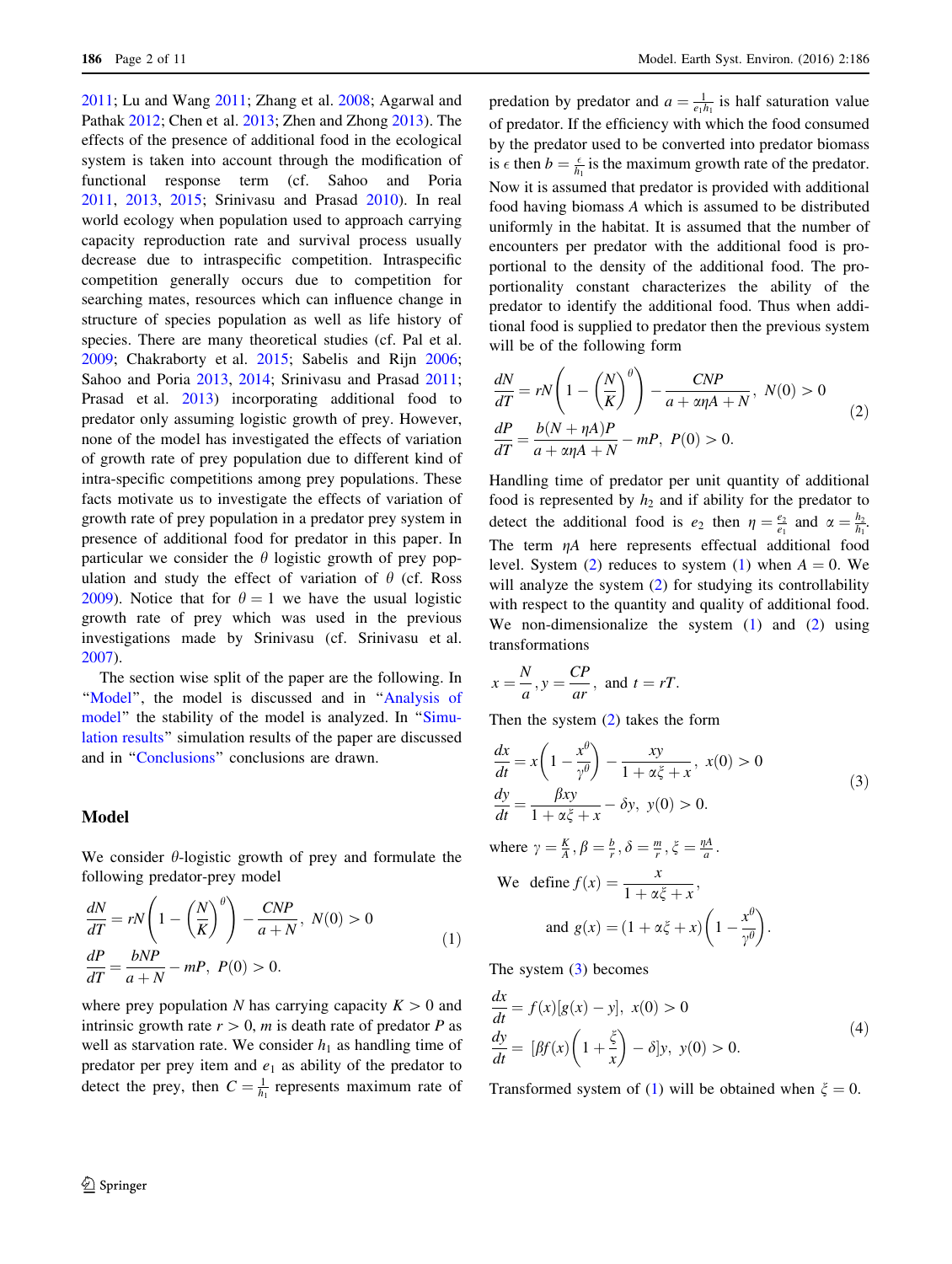### <span id="page-2-0"></span>Analysis of model

#### Boundedness of solution

In this section, we shall show first that all solutions of the model with non-negative initial conditions will remain bounded.

**Theorem** All solution of system ([4\)](#page-1-0) that start in  $R_+^2$  are uniformly bounded.

Proof

We take

$$
W(t) = x(t) + y(t)
$$
  
\n
$$
W'(t) = \frac{dx}{dt} + \frac{dy}{dt}
$$
  
\n
$$
= x\left(1 - \frac{x^{\theta}}{y^{\theta}}\right) - \frac{xy}{1 + \alpha \xi + x} + \frac{\beta(x + \xi)y}{1 + \alpha \xi + x} - y\delta
$$
  
\n
$$
\leq x\left(1 - \frac{x^{\theta}}{y^{\theta}}\right) - y\delta
$$
  
\n
$$
\leq 2x - y\delta - x
$$
  
\n
$$
\leq 2 - \lambda(x + y)
$$

Therefore

dW  $\frac{\partial W}{\partial t} + W\lambda \leq 2$ hence  $0 < W < \frac{2(1 - e^{-t\lambda})}{2}$  $\frac{e^{-\epsilon}}{\lambda}$  +  $W(x(0), y(0))e^{-t\lambda}$ 

here  $\lambda = min\{1, \delta\}$ . For  $t \to \infty$  we have  $0 \lt W \lt \frac{2}{\lambda}$ , hence  $0 < W < M$ , where  $M = \frac{2}{\lambda}$ . Hence all the solutions of the system [\(4](#page-1-0)) initiating in  $R_+^2$  are confined in the region  $S_1 =$  $(x, y) \in R_+^2 : W = \frac{2}{\lambda} + \zeta$  for any  $\zeta > 0$ , which means all species are uniformly bounded for any initial value in  $R_+^2$ . This proves the theorem.  $\Box$ 

#### Equilibria and their stability conditions

Now we determine the equilibrium points of the system and discuss their stability conditions when  $\xi = 0$  and draw conclusion regarding the behavior of stability of equilib-rium. Prey isocline of system ([4\)](#page-1-0) is  $y = (1 + \alpha \xi + x)$  $1-\frac{x^{\theta}}{y^{\theta}}$  $\left(1 - \frac{x^{\theta}}{\gamma^{\theta}}\right)$  which is an increasing function of both  $\alpha$  and  $\zeta$  in [0,  $\gamma$ ] which intersect y axis at  $(0, 1 + \alpha \xi)$  and x axis at (y, 0). Predator isocline of system ([4\)](#page-1-0) is  $x = \frac{\delta(1 + \alpha\xi) - \beta\xi}{\beta - \delta}$  $_{\beta-\delta}$ which is a straight line. Prey isocline of system when  $\xi = 0$ is  $y = (1 + x) \left( 1 - \frac{x^{\theta}}{y^{\theta}} \right)$  $\left(1-\frac{x^{\theta}}{\gamma^{\theta}}\right)$ , predator isocline of system when  $\zeta = 0$  is  $x = \frac{\delta}{\beta - \delta}$ . The predator isocline of system ([4\)](#page-1-0) may move to the right or left from  $x = \frac{\delta}{\beta - \delta}$  as  $\xi$  increases from

zero depending on the relative position of  $\alpha$  with respect to  $\frac{\beta}{\delta}$ . The equilibrium point of system [\(4](#page-1-0)) is

$$
(x^*, y^*) = \left(\frac{\delta + \xi(\alpha\delta - \beta)}{\beta - \delta}, g(x^*)\right)
$$

and for  $\xi = 0$  the equilibrium point is

$$
(\tilde{x},\tilde{y})=\bigg(\!\frac{\delta}{\beta-\delta},g(\tilde{x})\!\bigg).
$$

Clearly it is observed that  $y^* > \tilde{y}$  when  $\xi > 0$ . If  $\alpha < \frac{\beta}{\delta}$  then  $x^* < \tilde{x}$  and if  $\alpha > \frac{\beta}{\delta}$  then  $x^* > \tilde{x}$ . As  $x^* \ge 0$  so  $\xi \ge \frac{\delta}{\beta - \delta \alpha}$  and from  $y^* > 0$  we get  $\gamma > x^*$  which gives  $\xi > \frac{\delta - \gamma(\beta - \delta)}{\beta - \alpha \delta}$ . Hence  $\alpha$  always enhances equilibrium level of predator of system [\(4](#page-1-0)) when  $\xi > 0$ . If  $\alpha > \frac{\beta}{\delta}$  and  $\xi = 0$  then if system does not admit interior equilibrium then [\(4](#page-1-0)) shall never admit interior equilibrium. If  $\alpha < \frac{\beta}{\delta}$  then system ([4\)](#page-1-0) admits interior equilibrium even if when  $\xi = 0$  does not provide interior equilibrium, provided we have  $\zeta > \frac{\delta - \gamma(\beta - \delta)}{\beta - \alpha \delta}$  from  $y^* > 0$ , and it will maintain the interior equilibrium if  $\zeta \geq \frac{\delta}{\beta - \delta \alpha}$  from  $x^* \geq 0$ . When  $\alpha = \frac{\beta}{\delta}$  then  $\xi = 0$  gives interior equilibrium point, from system [\(4](#page-1-0)) the equilibrium predator population increases with additional food but the equilibrium prey population remains at the same level as that of when  $\xi = 0$ .

Jacobian matrix of system [\(4](#page-1-0)) is

$$
J_{(x,y)} = \begin{pmatrix} g'(x)f(x) + [g(x) - y]f'(x) & -f(x) \\ \beta y[f'(x)(1 + \frac{\xi}{x}) - \frac{f(x)\xi}{x^2}] & \beta f(x)(1 + \frac{\xi}{x}) - \delta \end{pmatrix}.
$$
  
\nNow  $J_{(0,0)} = \begin{pmatrix} 1 & 0 \\ 0 & \frac{\beta \xi}{1 + \alpha \xi} - \delta \end{pmatrix}$  and  
\n
$$
J_{(\gamma,0)} = \begin{pmatrix} -1 & -\gamma \\ 0 & \beta \left( \frac{\gamma + \xi}{1 + \alpha \xi + \gamma} \right) - \delta \end{pmatrix}.
$$

Here  $(0, 0)$  and  $(\gamma, 0)$  are common equilibrium point between system having  $\xi = 0$  and [\(4](#page-1-0)).

Here 
$$
J_{(x^*,y^*)}
$$
 = 
$$
\begin{pmatrix} g'(x^*)f(x^*) & -f(x^*) \\ \beta g(x^*)[f'(x^*)(1+\frac{\xi}{x^*}) - \frac{f(x^*)\xi}{x^{*2}}] & 0 \end{pmatrix}
$$

where 
$$
f'(x) = \frac{1 + \alpha \xi}{(1 + \alpha \xi + x)^2} > 0
$$
 (5)

and 
$$
g'(x^*) = 1 - \frac{x^{\theta}}{\gamma^{\theta}} - \frac{(1 + \alpha \xi + x)}{\gamma^{\theta}} \theta x^{\theta - 1}.
$$
 (6)

The dynamical behavior of system ([4\)](#page-1-0) is analyzed under the condition of existence and stability criteria for interior equilibrium point when  $\xi = 0$ . The conditions are as follows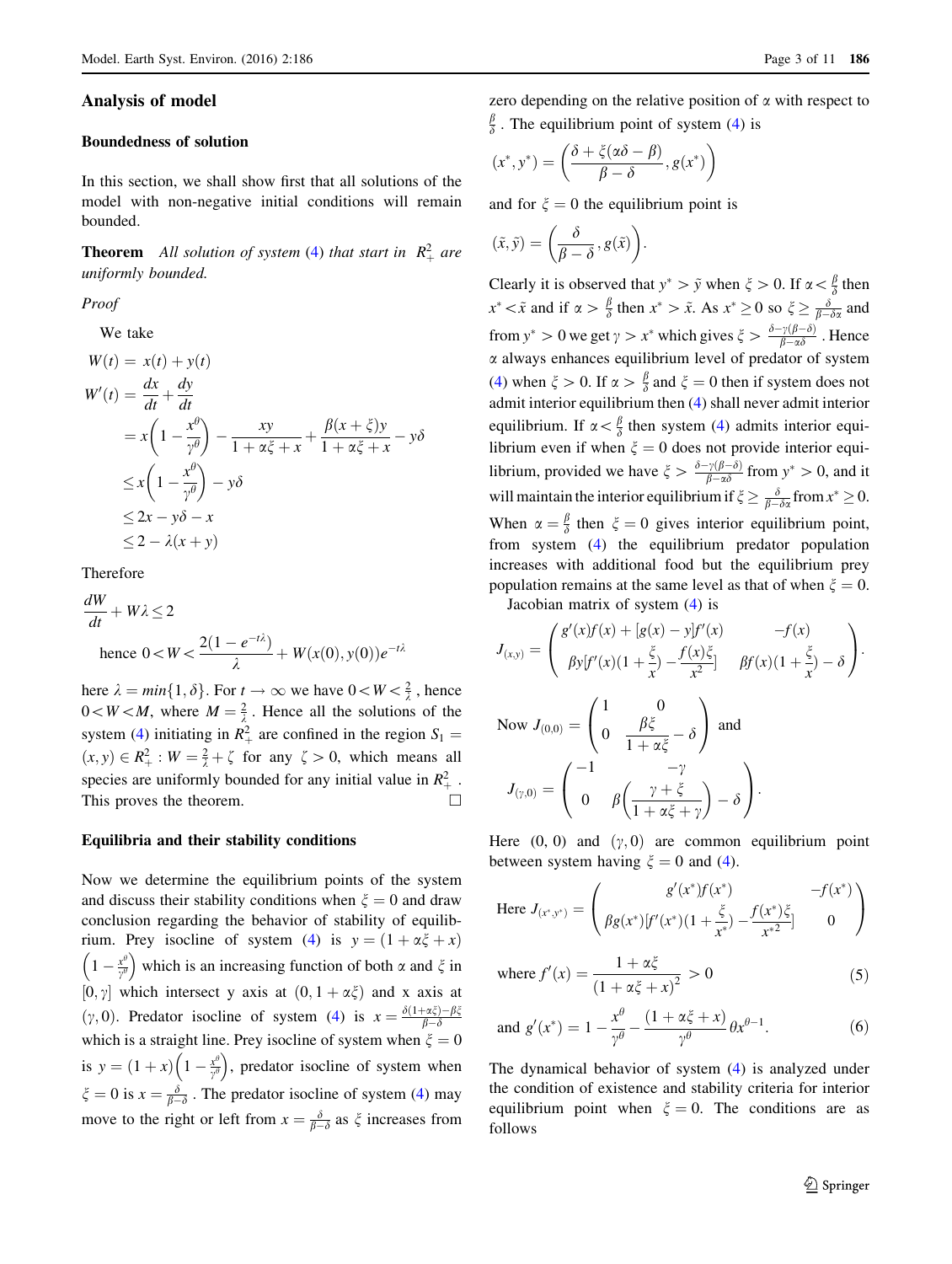<span id="page-3-0"></span>

Fig. 1 Diagram for *curves*  $(10)$ ,  $(11)$ ,  $(12)$  under conditions  $(7)$  $(7)$ ,  $(8)$ , (9) when parameter values are  $\beta = 0.35, \delta = 0.25, \theta = 2$ . Dashed line represents curve equation (10), dash dotted line represents curve equation (11), dotted line represents curve equation (12) and continuous line represents the straight line  $\alpha = \frac{\beta}{\delta}$  a for  $\gamma = 1.8$ [(following condition (7) (for fixed  $\alpha$  and increasing value of  $\xi$  in between 2 magenta colored curve branch system is stable when values of  $\xi$  lies over the upper branch )], **b** for  $\gamma = 4.2$  [(following

$$
\gamma^{\theta} \le \left(\frac{\delta}{\beta - \delta}\right)^{\theta} < \frac{\beta}{\delta} \left(\frac{\delta}{\beta - \delta}\right)^{\theta} \left(\frac{\delta}{\beta} + \theta\right) \tag{7}
$$

$$
\gamma^{\theta} \le \left(\frac{\delta}{\beta - \delta}\right)^{\theta} < \frac{\beta}{\delta} \left(\frac{\delta}{\beta - \delta}\right)^{\theta} \left(\frac{\delta}{\beta} + \theta\right) \tag{8}
$$

$$
\left(\frac{\delta}{\beta-\delta}\right)^{\theta} < \frac{\beta}{\delta} \left(\frac{\delta}{\beta-\delta}\right)^{\theta} \left(\frac{\delta}{\beta}+\theta\right) \leq \gamma^{\theta} \tag{9}
$$

System [\(4](#page-1-0)) admits interior equilibrium if  $\gamma > \frac{\delta}{\beta - \delta}$  and this interior equilibrium is unstable if  $\gamma > (\frac{\delta}{\beta - \delta}) [\frac{\beta}{\delta} (\frac{\delta}{\beta} + \theta)]^{\frac{1}{\theta}}$ , and asymptotically stable if  $\gamma < (\frac{\delta}{\beta - \delta}) [\frac{\beta}{\delta} (\frac{\delta}{\beta} + \theta)]^{\frac{1}{\theta}}$ .

## Conditions for Hopf bifurcation

According to the stability conditions of system ([4\)](#page-1-0) we can conclude that Hopf bifurcation occurs at  $\gamma = (\frac{\delta}{\beta - \delta}) \left[ \frac{\beta}{\delta} \left( \frac{\delta}{\beta} + \frac{\delta}{\delta} \right) \right]$  $(\theta)$ <sup> $\frac{1}{\theta}$ </sup> when  $\xi = 0$ . The eigen value  $\frac{\beta \xi}{1 + \alpha \xi} - \delta$  of  $J_{(0,0)}$  decides nature of (0, 0), eigen value  $\frac{\beta(\gamma+\xi)}{1+\alpha\xi+\gamma} - \delta$  decides nature of  $(\gamma, 0)$ , and  $g'(x^*)$  (provides sign of  $J_{(x^*,y^*)}$ ) decides nature of  $(x^*, y^*)$  of the system [\(4](#page-1-0)). Hence in  $(\alpha, \xi)$  space we will draw the curves

$$
\beta \xi - \delta (1 + \alpha \xi) = 0 \tag{10}
$$

the upper branch )], **c** for 
$$
\gamma = 7.88
$$
 [following condition (9) (for fixed  $\alpha$  and increasing value of  $\xi$  in between 2 *magenta colored curve* branch system is stable when values of  $\xi$  lies over the upper branch when  $\alpha < 1.4$  and for  $\alpha > 1.4$  system is stable when  $\xi$  lies under the *magenta colored curve* branch )] respectively are plotted in  $(\alpha, \xi)$  space

condition (8) (for fixed  $\alpha$  and increasing value of  $\xi$  in between 2 *curve magenta colored* branch system is stable when values of  $\zeta$  lies over

$$
\beta(\gamma + \xi) - \delta(1 + \alpha\xi + \gamma) = 0 \tag{11}
$$

$$
(\beta - \delta)^{\theta} \gamma^{\theta} - (1 + \theta)[\delta + \xi(\alpha \delta - \beta)]^{\theta}
$$
  
- \theta(1 + \alpha \xi)(\beta - \delta)[\delta + \xi(\alpha \delta - \beta)]^{\theta - 1} = 0. (12)

Since  $\alpha = \frac{\beta}{\delta}$  is an asymptote for both (10) and (11) the dynamical behavior of system ([4\)](#page-1-0) is examined through the curves (10–12). The curves for  $\theta = 2$  are represented in Fig. 1, same for  $\theta = 3$  $\theta = 3$  and  $\theta = 4$  are presented in Figs. [2](#page-4-0), 3 respectively.

When  $\alpha = \frac{\beta}{\delta}$  then system [\(4](#page-1-0)) will be globally asymptotically stable for  $\zeta > \frac{(\beta-\delta)^{\theta}\gamma^{\theta}-(1+\theta)\delta^{\theta}-\theta(\beta-\delta)\delta^{\theta-1}}{\theta\beta(\beta-\delta)\delta^{\theta-2}}$  $\frac{\partial(-\mu+\theta)\partial-\theta(\rho-\sigma)\partial}{\partial(\beta-\delta)\delta^{\theta-2}}$  and unstable for  $\xi \in [0, \frac{(\beta-\delta)^{\theta} \gamma^{\theta}-(1+\theta)\delta^{\theta}-\theta(\beta-\delta)\delta^{\theta-1}}{\theta \beta(\beta-\delta)\delta^{\theta-2}}]$  $\frac{- (1+\theta)\delta - \theta(p-\delta)\delta}{\theta\beta(\beta-\delta)\delta^{\theta-2}}\big].$ 

Hence Hopf bifurcation of interior equilibrium  $(x^*, y^*)$ occurs at

$$
\xi = \frac{(\beta - \delta)^{\theta} \gamma^{\theta} - (1 + \theta)\delta^{\theta} - \theta(\beta - \delta)\delta^{\theta - 1}}{\theta \beta (\beta - \delta)\delta^{\theta - 2}}
$$
(13)

If 
$$
g'(x^*) = 1 - \frac{(1 + \alpha \xi)\theta(x^*)^{\theta - 1}}{\gamma^{\theta}} - \frac{(1 + \theta)}{\gamma^{\theta}}(x^*)^{\theta} < 0
$$
 (14)

then interior equilibrium of system ([4\)](#page-1-0) is globally asymp-totically stable. From system [\(4\)](#page-1-0) at  $(x^*, y^*)$  we get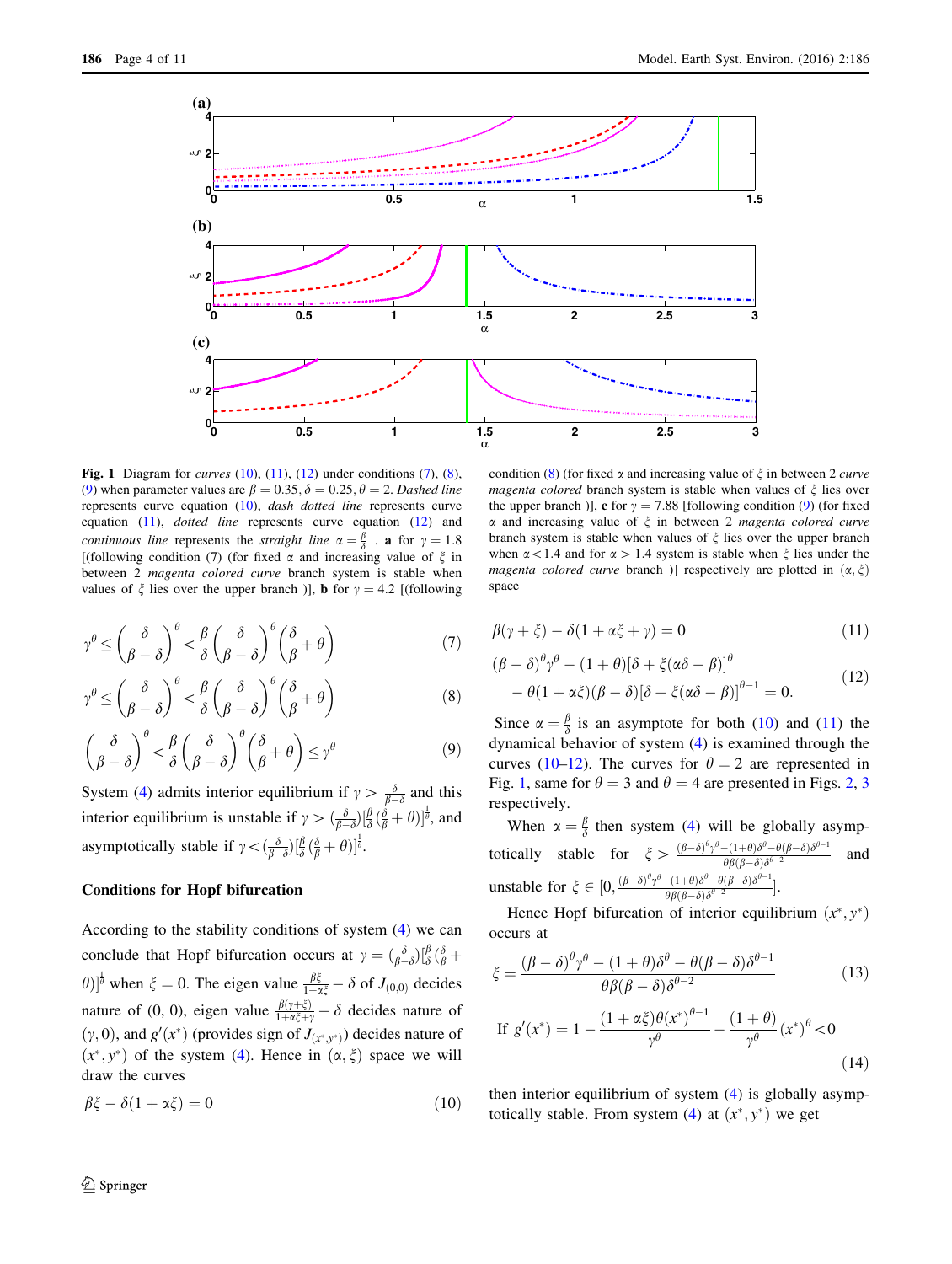<span id="page-4-0"></span>

Fig. 3 Diagram for *curves*  $(10)$  $(10)$  $(10)$ ,  $(11)$  $(11)$ ,  $(12)$  $(12)$  under conditions  $(7)$  $(7)$ ,  $(8)$  $(8)$  $(8)$ , ([9](#page-3-0)) when  $\beta = 0.35, \delta = 0.25, \theta = 4$ . Dashed line represents curve equation ([10](#page-3-0)), dash dotted line represents curve equation ([11](#page-3-0)), dotted line represents curve equation ([12](#page-3-0)) and continuous line represents the straight line  $\alpha = \frac{\beta}{\delta}$  . **a** for  $\gamma = 2.1$  [following condition ([7](#page-2-0)) (for fixed  $\alpha$  and increasing value of  $\xi$  in between 2 *magenta colored curve* branch system is stable when values of  $\xi$  lies over the upper branch )], **b** for  $\gamma = 4.2$  [following condition ([8\)](#page-3-0) (for fixed  $\alpha$  and increasing

stable when values of 
$$
\xi
$$
 lies over the upper branch)], **c** for  $\gamma = 7.88$  [following condition (9) (for fixed  $\alpha$  and increasing value of  $\xi$  in between 2 *magenta* colored curve branch system is stable when values of  $\xi$  lies over the upper branch when  $\alpha$  < 1.4 and for  $\alpha$  > 1.4 system is stable when  $\xi$  lies under the magneta colored curve branch)] respectively are plotted in  $(\alpha, \xi)$  space

$$
1 + \alpha \xi + x^* = \frac{y^* \gamma^{\theta}}{\gamma^{\theta} - (x^*)^{\theta}} = \frac{\beta(x^* + \xi)}{\delta}.
$$

Solving the above equations we obtain

$$
\xi = \frac{\gamma^{\theta} y^* \delta}{(\gamma^{\theta} - (x^*)^{\theta}) \beta} - x^*
$$
\n(15)

and 
$$
\alpha = \frac{\left[\beta(x^* + \xi) - (1 + x^*)\delta\right]}{\delta\xi}
$$
. (16)

#### Global stability

The interior equilibrium point  $(x^*, y^*)$  will be globally asymptotically stable if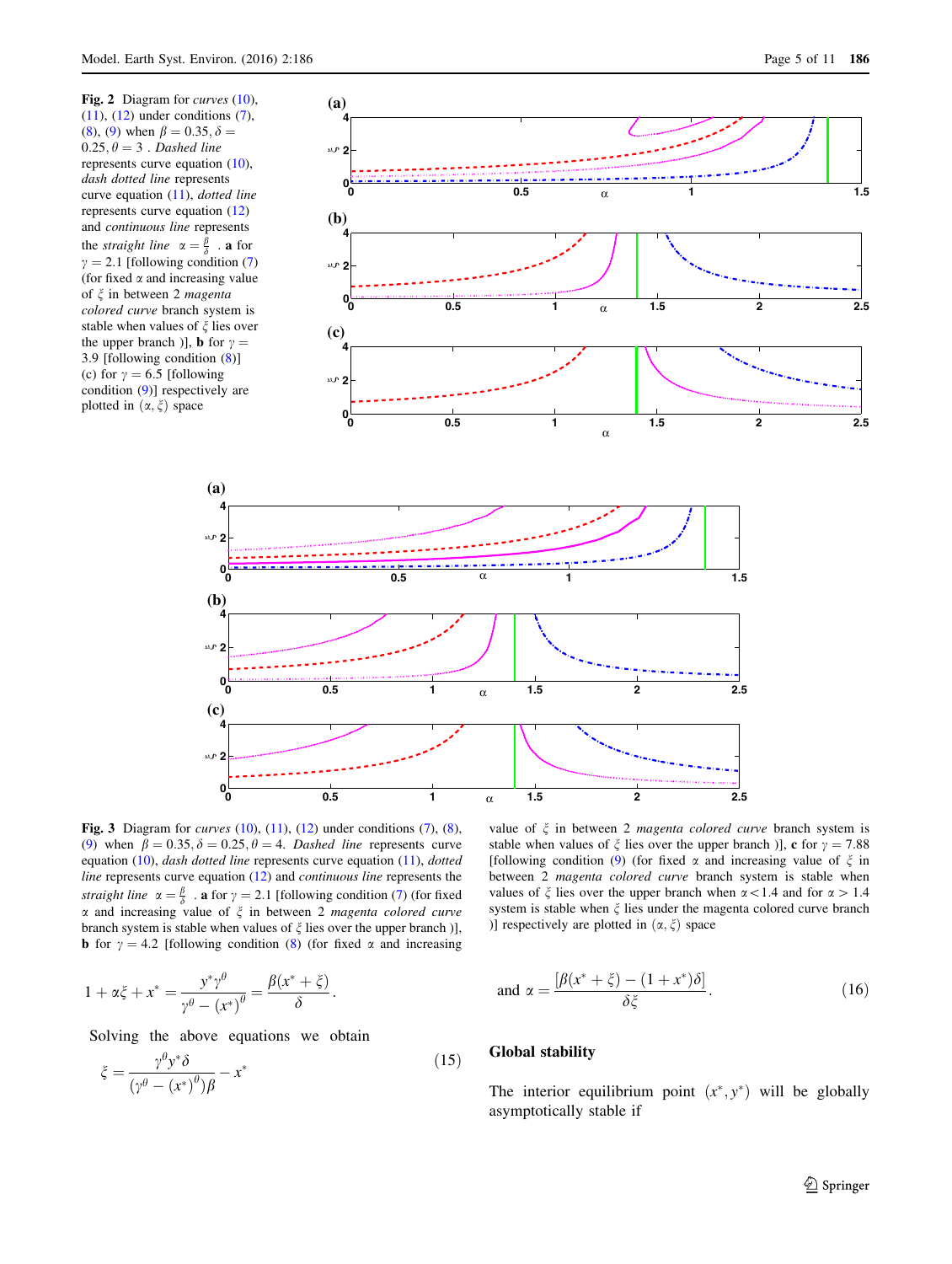<span id="page-5-0"></span>
$$
\frac{\beta(M^2 - y^*\xi)}{1 + \alpha\xi + M} + y^*\delta < x^* - \left(\frac{\gamma^{\theta}M^{\frac{1-\theta}{2}} + x^{\theta}M^{\frac{\theta-1}{2}}}{2}\right)^2 \frac{1}{\gamma^{\theta}}
$$

(assuming  $(x^*, y^*)$  is locally asymptotically stable).

Proof Let us consider the following Lyapunov function

$$
V(x, y) = (x - x^*)ln(\frac{x}{x^*}) + (y - y^*)ln(\frac{y}{y^*}).
$$
  
\nThen 
$$
\frac{dV}{dt} = \frac{(x - x^*)}{x} \frac{dx}{dt} + \frac{(y - y^*)}{y} \frac{dy}{dt}
$$

$$
= (x - x^*) \left[1 - \frac{x^{\theta}}{y^{\theta}} - \frac{y}{1 + \alpha \xi + x}\right]
$$

$$
+ (y - y^*) \left[\frac{\beta(x + \xi)}{1 + \alpha \xi + x} - \delta\right]
$$

$$
\leq (x - x^*) \left(1 - \frac{x^{\theta}}{y^{\theta}}\right) + \frac{\beta xy}{1 + \alpha \xi + x} - \frac{\beta \xi y^*}{1 + \alpha \xi + x} + \delta y^*
$$

$$
\leq (x - x^*) \left(1 - \frac{x^{\theta}}{y^{\theta}}\right) + \frac{\beta M^2}{1 + \alpha \xi + M} - \frac{\beta \xi y^*}{1 + \alpha \xi + M} + \delta y^*.
$$

Here  $M = \frac{2}{\lambda}$  and  $\lambda = min\{1, \delta\}$ . After simplification we get,

$$
\frac{dV}{dt} \leq \frac{-1}{\gamma^{\theta}} \left[ x^{\frac{\theta+1}{2}} - \frac{\gamma^{\theta} x^{\frac{1-\theta}{2}} + x^* x^{\frac{\theta-1}{2}}}{2} \right]^2 - x^*
$$
  
+ 
$$
\left[ \frac{\gamma^{\theta} x^{\frac{1-\theta}{2}} + x^* x^{\frac{\theta-1}{2}}}{2} \right]^2 \frac{1}{\gamma^{\theta}}
$$
  
+ 
$$
\frac{\beta M^2}{1 + \alpha \xi + M} - \frac{\beta \xi y^*}{1 + \alpha \xi + M} + \delta y^*
$$
  

$$
\leq \frac{-1}{\gamma^{\theta}} \left[ x^{\frac{\theta+1}{2}} - \frac{\gamma^{\theta} x^{\frac{1-\theta}{2}} + x^* x^{\frac{\theta-1}{2}}}{2} \right]^2 - x^*
$$
  
+ 
$$
\left[ \frac{\gamma^{\theta} M^{\frac{1-\theta}{2}} + x^* M^{\frac{\theta-1}{2}}}{2} \right]^2 \frac{1}{\gamma^{\theta}}
$$
  
+ 
$$
\frac{\beta M^2}{1 + \alpha \xi + M} - \frac{\beta \xi y^*}{1 + \alpha \xi + M} + \delta y^*.
$$



Hence system (4) will be globally asymptotically  
stable if 
$$
-x^* + \left(\frac{\gamma^0 M^{\frac{1-\theta}{2}} + x^* M^{\frac{\theta-1}{2}}}{2}\right)^2 \frac{1}{\gamma^0} + \frac{\beta(M^2 - y^* \xi)}{1 + \alpha \xi + M} + y^* \delta < 0
$$
  
i.e.  $\frac{\beta(M^2 - y^* \xi)}{1 + \alpha \xi + M} + y^* \delta < x^* - \left(\frac{\gamma^0 M^{\frac{1-\theta}{2}} + x^* M^{\frac{\theta-1}{2}}}{2}\right)^2 \frac{1}{\gamma^0}$ .

#### Simulation results

We represent the characteristics of system  $(4)$  $(4)$  according to the condition of stability and existence of interior equilibrium when  $\xi = 0$  by the help of numerical simulation. We take values of ecosystem parameters as  $\beta = .35$ ,  $\delta = .25$ ,  $\gamma = 5.5$ . These values satisfies condition (9) which indicates existence of stable limit cycle for the system having  $\xi = 0$  about the points  $(\tilde{x}, \tilde{y}) = (2.5, 2.7769)$ ,  $(\tilde{x}, \tilde{y}) = (2.5, 3.1713), (\tilde{x}, \tilde{y}) = (2.5, 3.3506)$  for  $\theta = 2, \theta =$ 3 and  $\theta = 4$  respectively. As  $\theta = 1$  is studied by Srinivasu (cf. Srinivasu et al. [2007\)](#page-10-0) we emphasis on values of  $\theta$ rather than  $\theta = 1$ . Here  $\frac{\beta}{\delta} = 1.400$ . At first we examine the system [\(4](#page-1-0)) for  $\theta = 1, 2, 3, 4$  by taking  $(\alpha, \xi) = (0, 0)$ . Then we see from Fig. 4 that the system is stable only at  $\theta = 1$ and for other values of  $\theta$  system is unstable. Therefore the variation of intraspecific competition has significant impacts over the stability of an ecosystem.

Now we fix the target prey and predator to be (2.5, 5). From the stability conditions [from  $(15 \text{ to } 16)$  $(15 \text{ to } 16)$  $(15 \text{ to } 16)$  $(15 \text{ to } 16)$  $(15 \text{ to } 16)$ ] of the fixed point (2.5, 5) for  $\theta = 2$  we get the values of  $(\alpha, \xi) = (1.400, 4.5015)$ . Since the value of  $g'(x^*) =$  $-0.8268$  which indicates that system is stable. Now fixing the target prey and predator to be (3.5, 6) for  $\theta = 3$  then from [\(15](#page-4-0)) and ([16\)](#page-4-0) we get  $(\alpha, \xi) = (1.4693, 5.7736)$  and value of  $g'(x^*) = -2.1255$  which indicates that system is stable. Next we fix the target prey and predator to be (3.5, 6) for  $\theta = 4$  then from [\(15](#page-4-0)) and ([16\)](#page-4-0) we get  $(\alpha, \xi)$  =

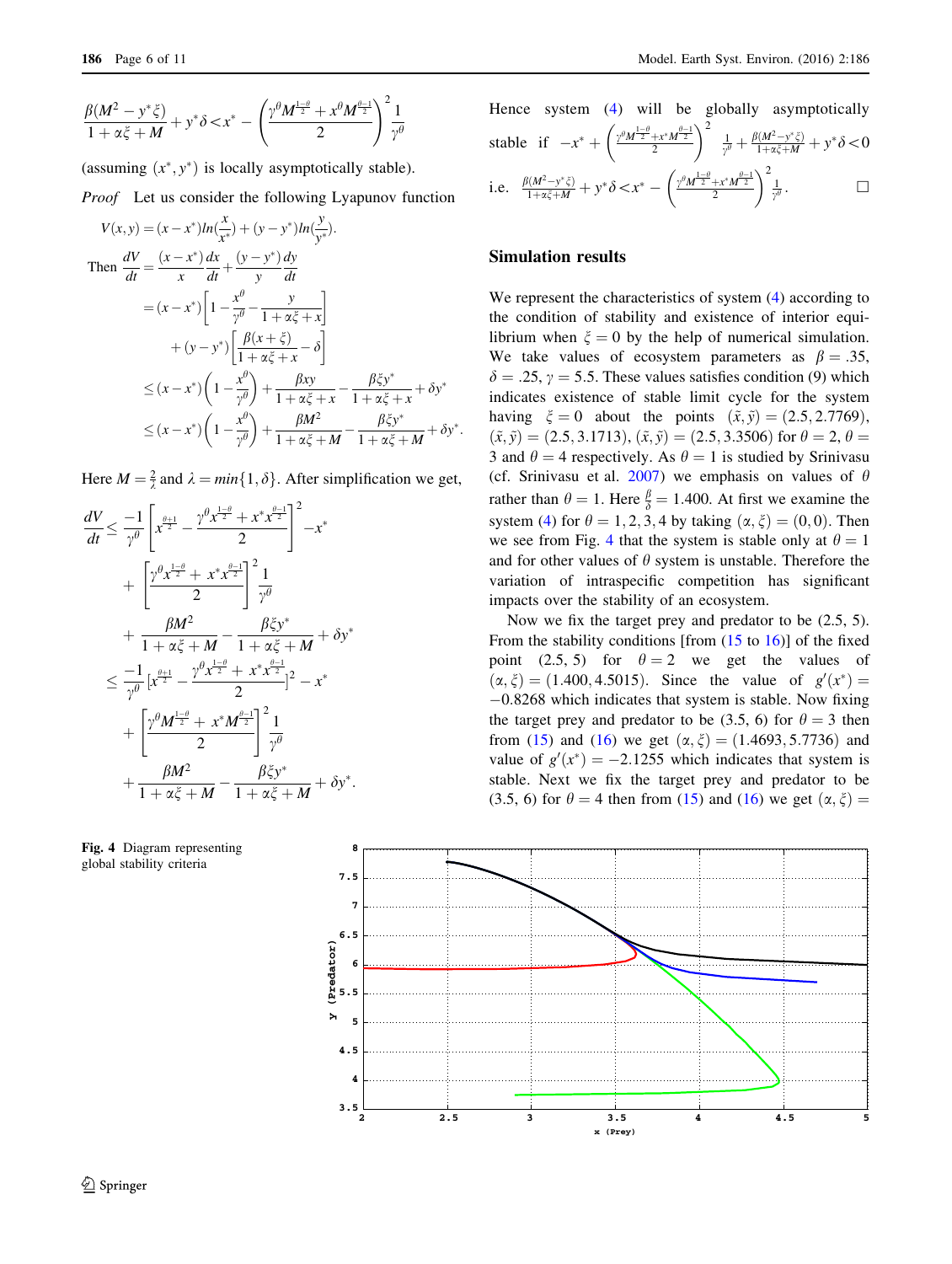

Fig. 6 Time evolution of the system [\(4](#page-1-0)) with  $\beta = 0.35$ ,  $\delta = 0.25$ ,  $\gamma =$ 5:5 are plotted for different targeted prey predator values. a for  $\theta = 2, x = 2.5, y = 5, \alpha = 1.400, \xi = 4.5015.$  **b** for  $\theta = 3, x = 3.5,$ 

**x , y −−−>**

 $\mathbf{\hat{z}}$  $\boldsymbol{\mathsf{x}}$ 

**x , y −−−>**

×  $\mathbf{x}$ 

**x , y −−−>**

 $\triangleright$  $\ddot{x}$ 

 $(1.44780, 5.1264)$  and value of  $g'(x^*) = -1.4274$  which indicates that system is stable. This phenomenon is

depicted by Fig. 6. Again for  $\theta = 2$  we fix the target prey and predator to be (1.5, 5) for then  $(\alpha, \xi) = (1.2963, 3.8584)$  and value of  $g'(x^*) = 0.1817$  which indicates that system is unstable. Here  $\alpha = 1.2963 < \frac{\beta}{\delta}$ . Keeping  $\xi = 3.8584$  and target prey and predator fixed when we take  $\alpha = 1.43$  then system becomes stable, here bifurcation occurs with respect to  $\alpha$ and time series representation is illustrated by Fig. [7](#page-7-0).

Again when we fixed  $\theta = 3$  and fix the target prey and predator (3.5, 6), then  $(\alpha, \xi) = (1.4693, 5.7736)$ . Keeping  $\xi = 5.7736$  and target prey and predator fixed when we take  $\alpha = 1.35$  then system becomes unstable, here

 $y = 6$ ,  $\alpha = 1.4693$ ,  $\xi = 5.7736$ . c for  $\theta = 4$ ,  $x = 3.5$ ,  $y = 6$ ,  $\alpha =$ 1.4780,  $\xi = 5.1264$ . Dashed line represents the prey population and continuous line represents the predator population

bifurcation occurs with respect to  $\alpha$  hence time evolution is illustrated by Fig. [8](#page-7-0).

Again when we fixed  $\theta = 4$  and fix the target prey and predator (3.5, 8), then  $(\alpha, \xi) = (1.4585, 6.8352)$ . Keeping  $\xi = 6.8352$  and target prey and predator fixed when we take  $\alpha = 1.39$  then system becomes unstable, here bifurcation occurs with respect to  $\alpha$  and Fig. [9](#page-7-0) illustrates the time evolution.

Now for  $\theta = 2$ , we keep  $\alpha = \frac{\beta}{\delta} = 1.400$  fixed, then from (13) we get  $\xi = 0.9296$  which is the critical value of  $\xi$  for Hopf bifurcation. When we take  $\xi = 3.59 > 0.9286$  then system remains stable, and when  $\xi = 0.86 \lt 0.9286$  system becomes unstable. Fig. [10](#page-8-0) shows the time evolution diagram.

Next for  $\theta = 3$ , we keep  $\alpha = \frac{\beta}{\delta} = 1.400$  fixed, then from (13) we get  $\xi = 3.2429$  which is the critical value of  $\xi$  for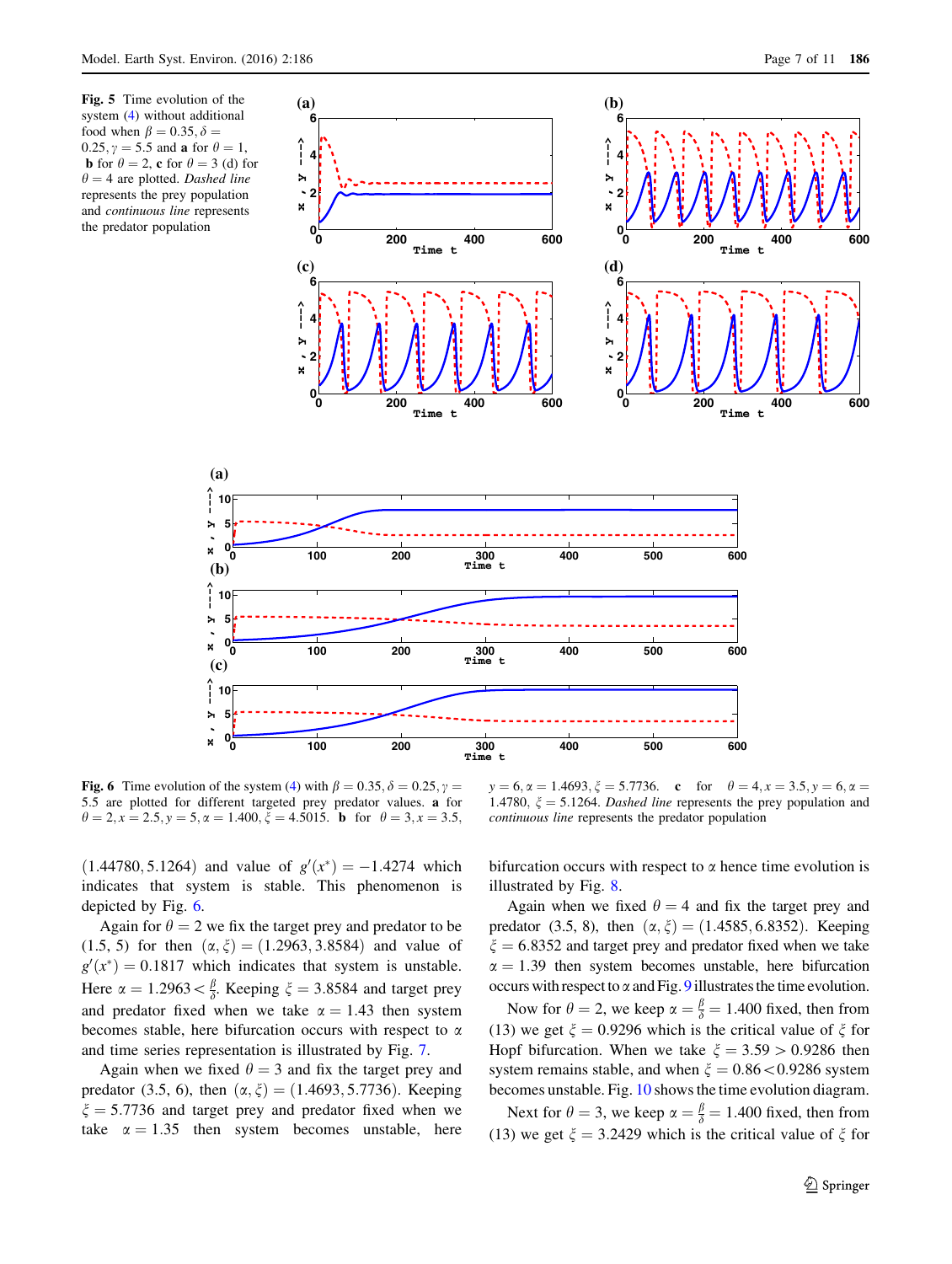<span id="page-7-0"></span>Fig. 7 Time evolution of the system ([4](#page-1-0)) with  $\theta = 2$  and  $\beta =$  $0.35, \delta = 0.25, \gamma = 5.5,$  $\xi = 3.8584$ , and  $x = 1.5$ ,  $y = 5$ are plotted. **a** for  $\alpha = 1.43$ . **b** for  $\alpha = 1.2963$ . Dashed line represents the prey population and continuous line represents the predator population

Fig. 8 Time evolution of the system ([4](#page-1-0)) with  $\theta = 3$  and  $\beta =$  $0.35, \delta = 0.25, \gamma = 5.5, \xi =$ 5.7736 and  $x = 3.5, y = 6$  are plotted. **a** for  $\alpha = 1.4693$ . **b** for  $\alpha = 1.35$ . Dashed line represents the prey population and continuous line represents the predator population

Fig. 9 Time evolution of the system ([4](#page-1-0)) with  $\theta = 4$  and  $\beta =$  $0.35, \delta = 0.25, \gamma = 5.5, \xi =$ 6.8352 and  $x = 3.5, y = 8$  are plotted. **a** for  $\alpha = 1.4585$ . **b** for  $\alpha = 1.39$ . Dashed line represents the prey population and continuous line represents the predator population





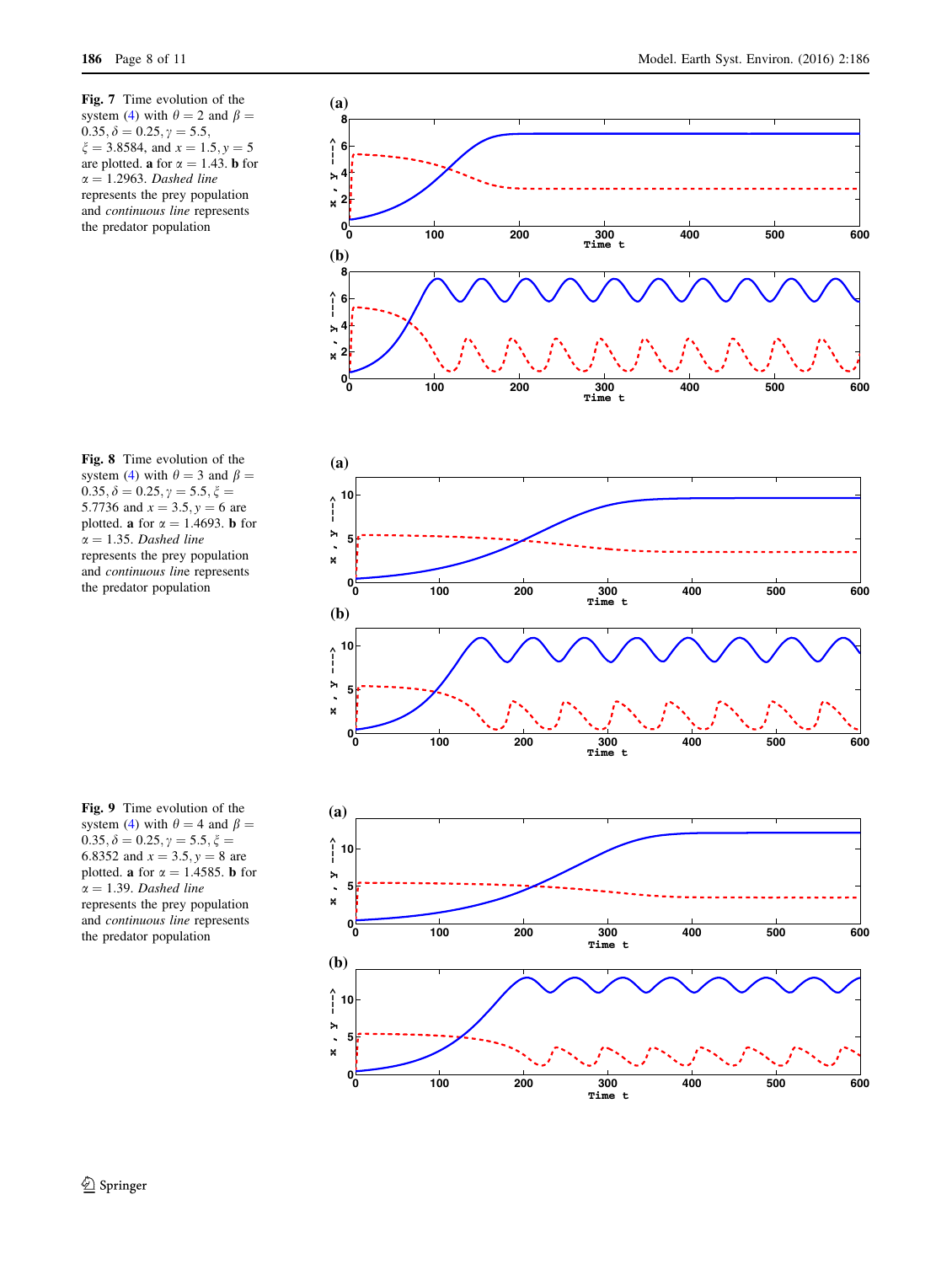<span id="page-8-0"></span>Fig. 10 Time evolution of the system [\(4](#page-1-0)) with  $\theta = 2$  and  $\beta =$  $0.35, \delta = 0.25, \gamma = 5.5$  are plotted. **a** for  $\xi = 3.59$ . **b** for  $\xi = 0.86$ . Dashed line represents the prey population and continuous line represents the predator population

Fig. 11 Time evolution of the system [\(4](#page-1-0)) with  $\theta = 3$  and  $\beta =$ 0.35,  $\delta = 0.25$ ,  $\gamma = 5.5$  are plotted. **a** for  $\xi = 5.35$ . **b** for  $\xi = 2.25$ . Dashed line represents the prey population and continuous line represents the predator population





Hopf bifurcation. When we take  $\xi = 5.35 > 3.2429$  then system remains stable, and when  $\xi = 2.25 \leq 3.2429$  system becomes unstable. Fig. 11 shows the time evolution diagram.

Next for  $\theta = 4$ , we keep  $\alpha = \frac{\beta}{\delta} = 1.400$  fixed, then from (13) we get  $\xi = 7.5114$  which is the critical value of  $\xi$  for Hopf bifurcation. When we take  $\xi = 9.9 > 7.5114$  then system remains stable, and when  $\xi = 6.9 \lt 7.5114$  system becomes unstable. Fig. [12](#page-9-0) shows the time evolution diagram.

So it is observed that with the increase of intraspecific competition it is seen that for stability of system more quantity of additional food should be supplied to predator. When  $\theta = 2$ critical value of  $\zeta$  (the quantity of additional food) = 0.9286 and system is stable when  $\xi = 3.59$  > .09286. When  $\theta = 3$ critical value of  $\xi = 3.2429$  and the system is stable when  $\xi = 5.35 > 3.2429$ . When  $\theta = 4$  critical value of  $\xi = 7.5114$ and the system is stable when  $\xi = 9.9 > 7.5114$ . So intraspecific competition increases the necessity of more

quantity of additional food for the stability of system ([4\)](#page-1-0). When  $\theta = 2$ ,if  $\alpha = 1.2963 < \frac{\beta}{\delta} = 1.400$  when  $\xi = 3.8584$ then the system becomes unstable, and when  $\alpha = 1.43 > \frac{\beta}{\delta}$ 1.400 system remains stable. When  $\theta = 3$ , if  $\alpha = 1.35 < \frac{\beta}{\delta} =$ 1.400 when  $\xi = 5.7736$  then the system is unstable, and when  $\alpha = 1.469 > \frac{\beta}{\delta} = 1.400$  system becomes stable. When  $\theta = 4$ , if  $\alpha = 1.39 < \frac{\beta}{\delta} = 1.400$  when  $\xi = 6.8352$  then the system becomes unstable, and when  $\alpha = 1.4585 > \frac{\beta}{\delta}$ 1:400 system remains stable. From the above data it is clear that when  $\alpha < \frac{\beta}{\delta}$  for any value of  $\theta = 2, 3, 4$  system becomes unstable and when  $\alpha > \frac{\beta}{\delta}$  then the system remains stable. When  $\alpha = \frac{\beta}{\delta}$  then the system goes under Hopf bifurcation with respect to  $\xi$  for various values of  $\theta$ . The following figure represents bifurcation diagram of predator population with respect to  $\xi$  for various values of  $\theta$ .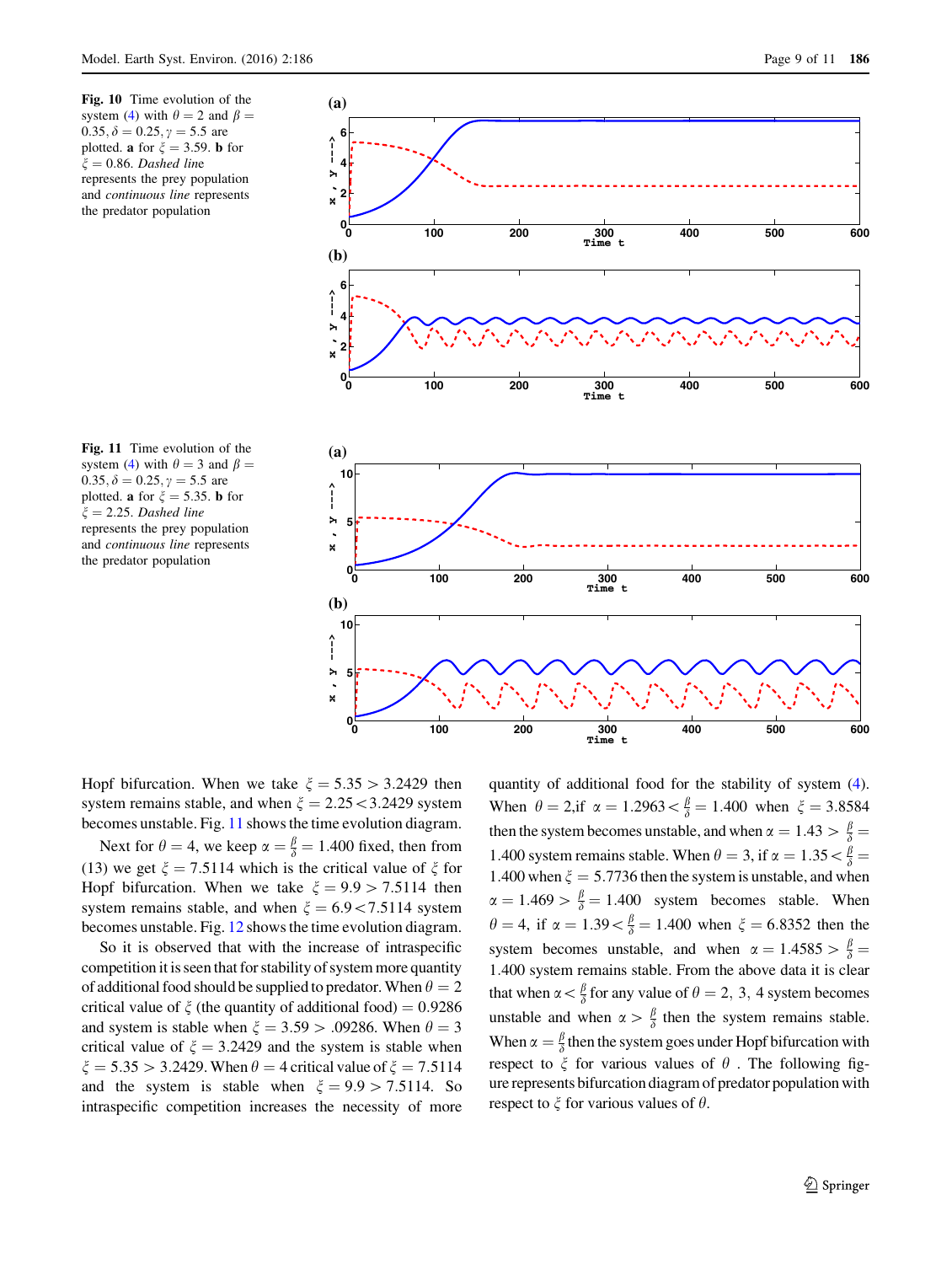<span id="page-9-0"></span>

Fig. 13 Bifurcation Diagrams of the system [\(4](#page-1-0)) with respect to  $\zeta$  are plotted. a for  $\theta = 1$ , b for  $\theta = 2$ , c for  $\theta = 3$ , d for  $\theta = 4$ 

## **Conclusions**

Systematic analysis of the dynamics of prey predator system with additional food for predator along with intraspecific competition among prey population is done in this paper. In nature competition for food among carrion feeders and fruit flies is observed (cf. Klomp [1964](#page-10-0)). Beetles are seen to compete for resource cricket eggs (cf. Griffith and Poulson [1993\)](#page-10-0), wood butterfly (cf. Gibbsac et al. [2004\)](#page-10-0) also used to take part in intraspecific competition. The intraspecific competition among prey is incorporated in the model through the theta-logistic growth rate of prey. The local and global stability analysis of the model are done. Conditions for Hopf bifurcation are derived analytically and verified numerically. It is observed that intraspecific competition between prey plays a vital role in stability and existence criteria of the interior equilibrium point. Moreover, it is found that in absence of additional food the interior fixed point of the system become unstable with the increase of intraspecific competition among prey. Therefore prey will extinct when the intraspecific competition crosses a critical value. Here additional food is characterized by to be of high quality if  $\alpha < \frac{\beta}{\delta}$  and is of low quality when  $\alpha > \frac{\beta}{\delta}$ .

For fixed additional food the increase of intraspecific competition can make the system [\(4](#page-1-0)) unstable which indicates that predator may extinct as a result of extinction of prey. Coexistence of predator and prey is possible only when we increase the amount of additional food suitable with the increase of intraspecific competition. Hence, alternative food can control the dynamics of the ecosystem in presence of intraspecific competition also. Therefore, all most all results of Srinivasu (cf. Srinivasu et al. [2007](#page-10-0)) will be also valid in presence of intraspecific competition among prey. This investigation generalizes the existing knowledge of the effects of additional food in a food chain model. Our theoretical results may be useful to analyse some experimental data set of prey-predator system. The